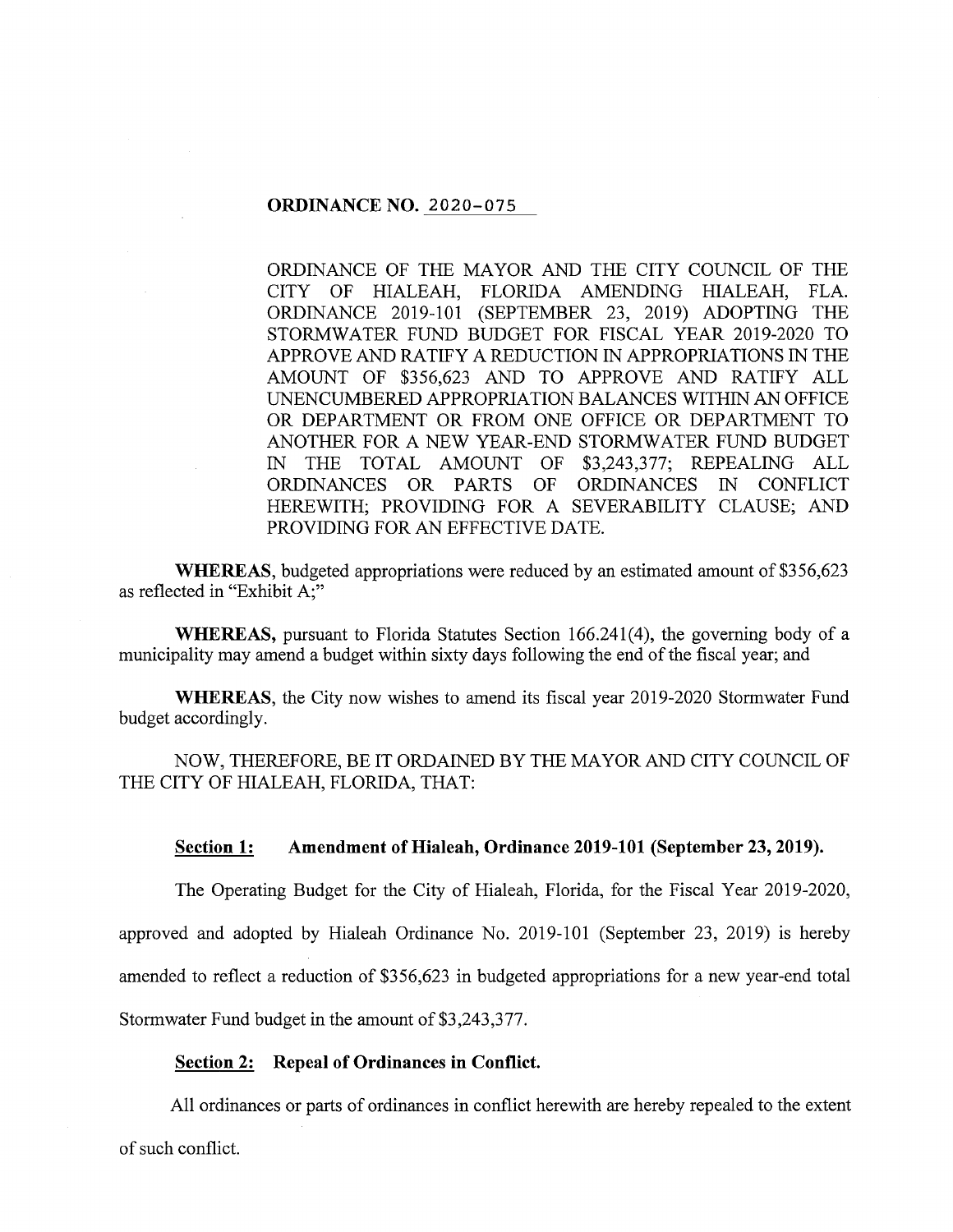# Ordinance No. 2020-075 Page 2

## **Section 3: Severability Clause.**

If any phrase, clause, sentence, paragraph or section of this ordinance shall be declared invalid or unconstitutional by the judgment or decree of a court of competent jurisdiction, such invalidity or unconstitutionality shall not affect any of the remaining phrases, clauses, sentences, paragraphs or sections of this ordinance.

## **Section 4: Effective Date.**

This ordinance shall become effective when passed by the City Council and signed by the Mayor or at the next regularly scheduled City Council meeting, if the Mayor's signature is withheld or if the City Council overrides the Mayor's veto.

| PASSED and ADOPTED this 24 day of | November          |
|-----------------------------------|-------------------|
|                                   |                   |
|                                   | Jesus Tundidor    |
|                                   | Council President |

| Attest:                                                                   | Approved on this day of |                              | , 2020.                                                                                                                                                                                   |  |
|---------------------------------------------------------------------------|-------------------------|------------------------------|-------------------------------------------------------------------------------------------------------------------------------------------------------------------------------------------|--|
| Marbelys Fatjø, City Clerk                                                |                         |                              | Mayor Carlos Hernandez                                                                                                                                                                    |  |
| Approved as to form and legal/sufficiency:<br>Lorena Bravo, City Attorney |                         | Council Member Zogby absent. | Ordinance was adopted by 4-0-3 vote with Councilmembers, De la<br>Rosa, Hernandez, Perez and Tundidor voting "Yes" and with<br>Council Member Cue-Fuente, Council Member Garcia-Roves and |  |
|                                                                           |                         |                              |                                                                                                                                                                                           |  |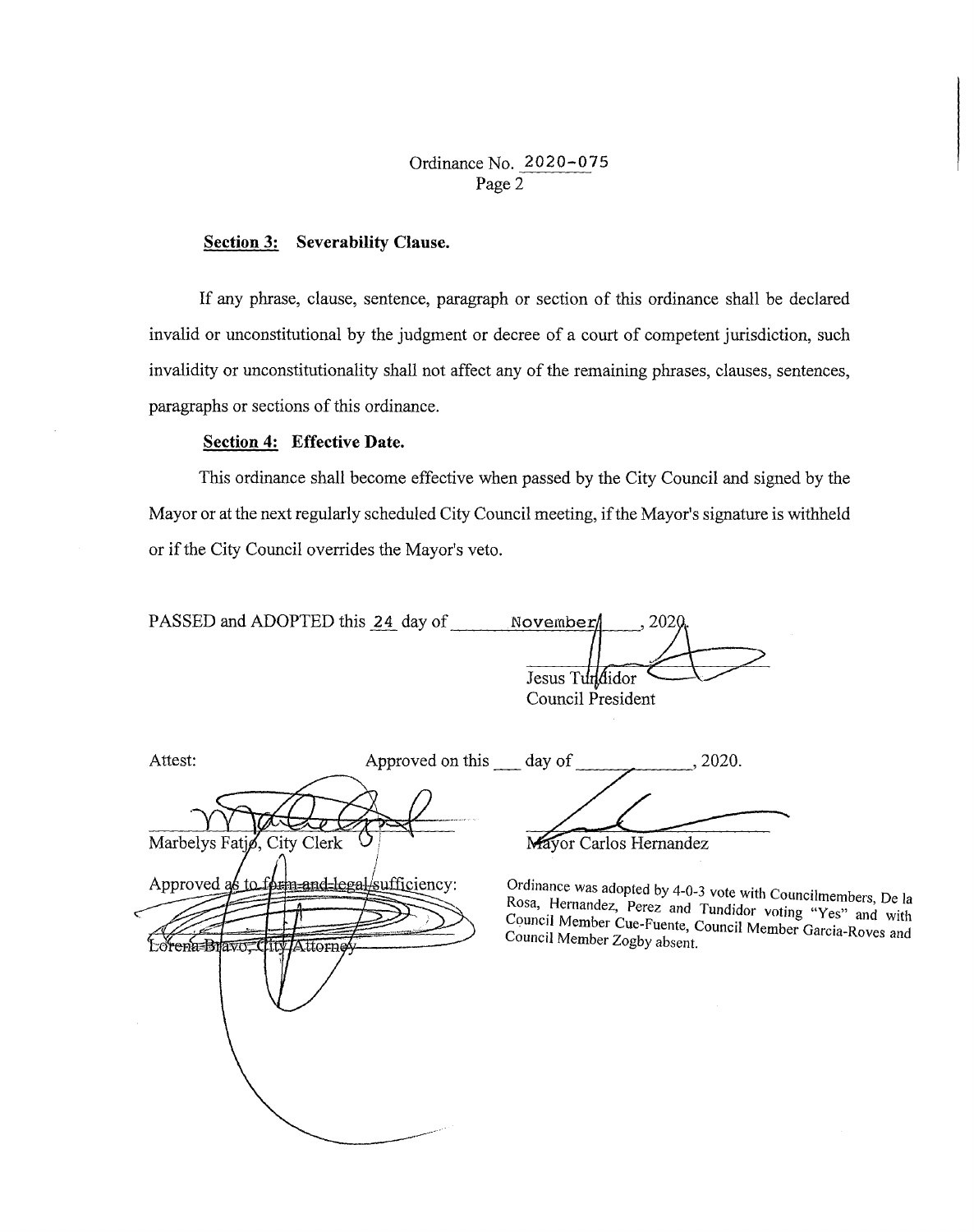# **EXHIBIT A STORMWATER FUND**

| <b>Revenue</b>                 |                        | FY 2019-2020 FY 2019-2020 | <b>Variance</b>       |
|--------------------------------|------------------------|---------------------------|-----------------------|
| <b>Stormwater Utility Tax</b>  | 3,600,000              | 3,243,377                 | (356,623)             |
| Expense                        |                        |                           |                       |
| <b>Stormwater Utility Tax</b>  | 3,600,000              | 2,715,043                 | 884,957               |
| lTo Fund Balance               | <u>u</u>               | 528,334                   | (528, 334)            |
|                                | 3,600,000              | 3,243,377                 | 356,623               |
| <b>Revenues - Expenditures</b> | 0                      | 0                         | O                     |
|                                |                        | FY 2019-2020 FY 2019-2020 |                       |
|                                |                        |                           |                       |
|                                | <b>Original Budget</b> | <b>Projection</b>         | <u>Variancel</u>      |
| Revenue Total                  | 3,600,000              | 3,243,377                 |                       |
| <b>Expense Total</b>           | 3,600,000              | 3,243,377                 | (356, 623)<br>356,623 |

<u> Kabupatèn Indonesia Kabupatèn Indonesia Kabupatèn Indonesia Kabupatèn Indonesia Kabupa</u>

 $\sim 10^{-1}$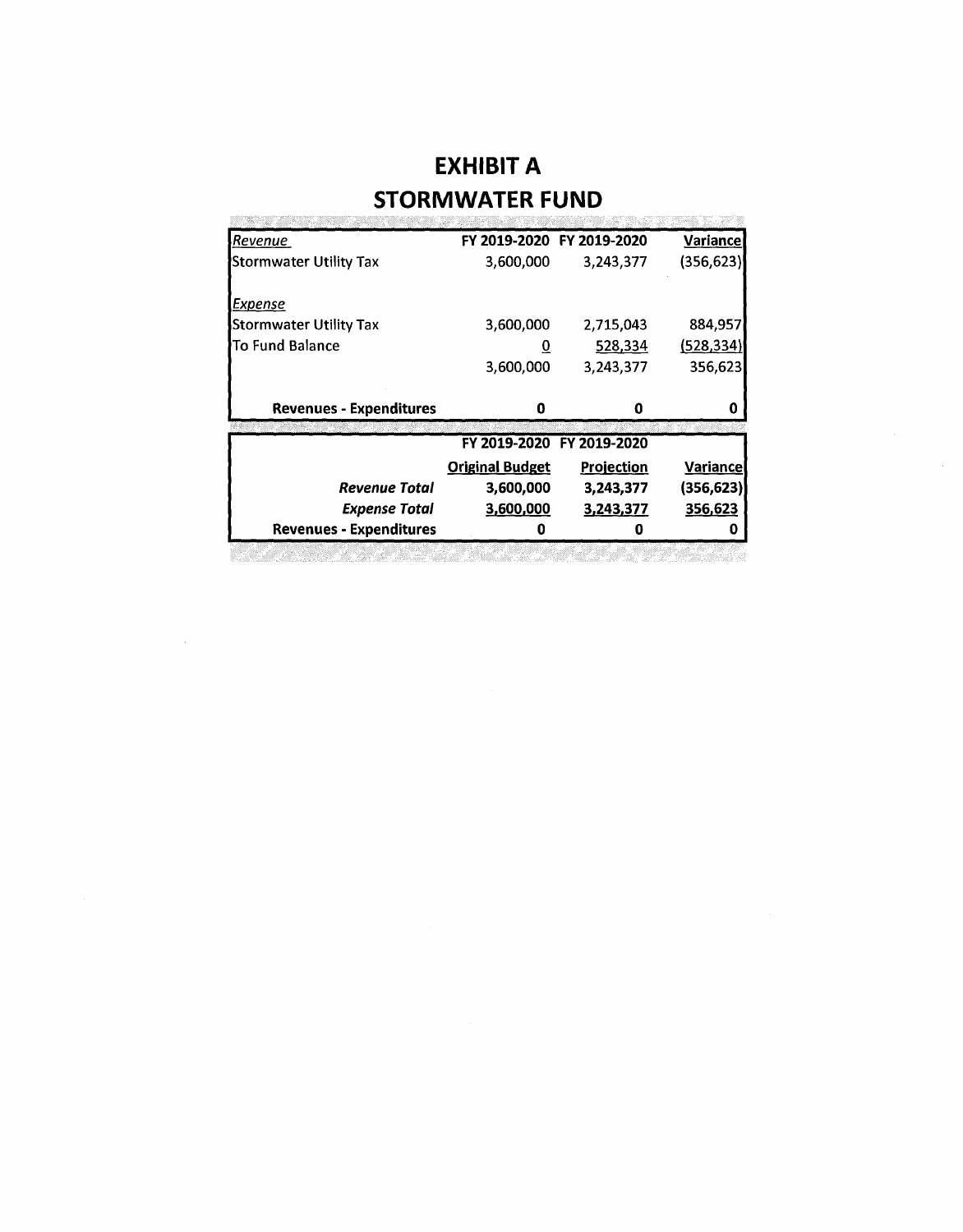#### **ORDINANCE NO.** 2019-101

ORDINANCE OF THE MAYOR AND THE CITY COUNCIL OF THE CITY OF HIALEAH, FLORIDA AMENDING HIALEAH, FLA. ORDINANCE 2018-088 (SEPTEMBER 24, 2018) THAT ADOPTED THE STORMWATER FUND BUDGET FOR FISCAL YEAR 2018-2019 TO APPROVE AND RATIFY A REDUCTION IN APPROPRIATIONS IN THE AMOUNT OF \$425,090 AND TO APPROVE AND RATIFY ALL UNENCUMBERED APPROPRIATION BALANCE TRANSFERS WITHIN AN OFFICE OR DEPARTMENT OR FROM ONE OFFICE OR DEPARTMENT TO ANOTHER FOR A NEW YEAR-END STORMWATER FUND BUDGET IN THE TOTAL AMOUNT OF \$3,174,910; REPEALING ALL ORDINANCES OR PARTS OF ORDINANCES IN CONFLICT HEREWITH; PROVIDING FOR PENALTIES IN VIOLATION HEREOF; PROVIDING FOR A SEVERABILITY CLAUSE; AND PROVIDING FOR AN EFFECTIVE DATE.

**WHEREAS,** budgeted appropriations were reduced by an estimated amount of \$425,090 as reflected in "Exhibit A"; and

**WHEREAS,** pursuant to Florida Statutes Section 166.241(4), the governing body of a municipality may amend a budget within sixty days following the end of the fiscal year; and

**WHEREAS,** the City now wishes to amend its fiscal year 2018-2019 Stormwater Fund budget accordingly.

NOW, THEREFORE, BE IT ORDAINED BY THE MAYOR AND CITY COUNCIL OF THE CITY OF HIALEAH, FLORIDA, THAT:

10/17/2019 5:56 PM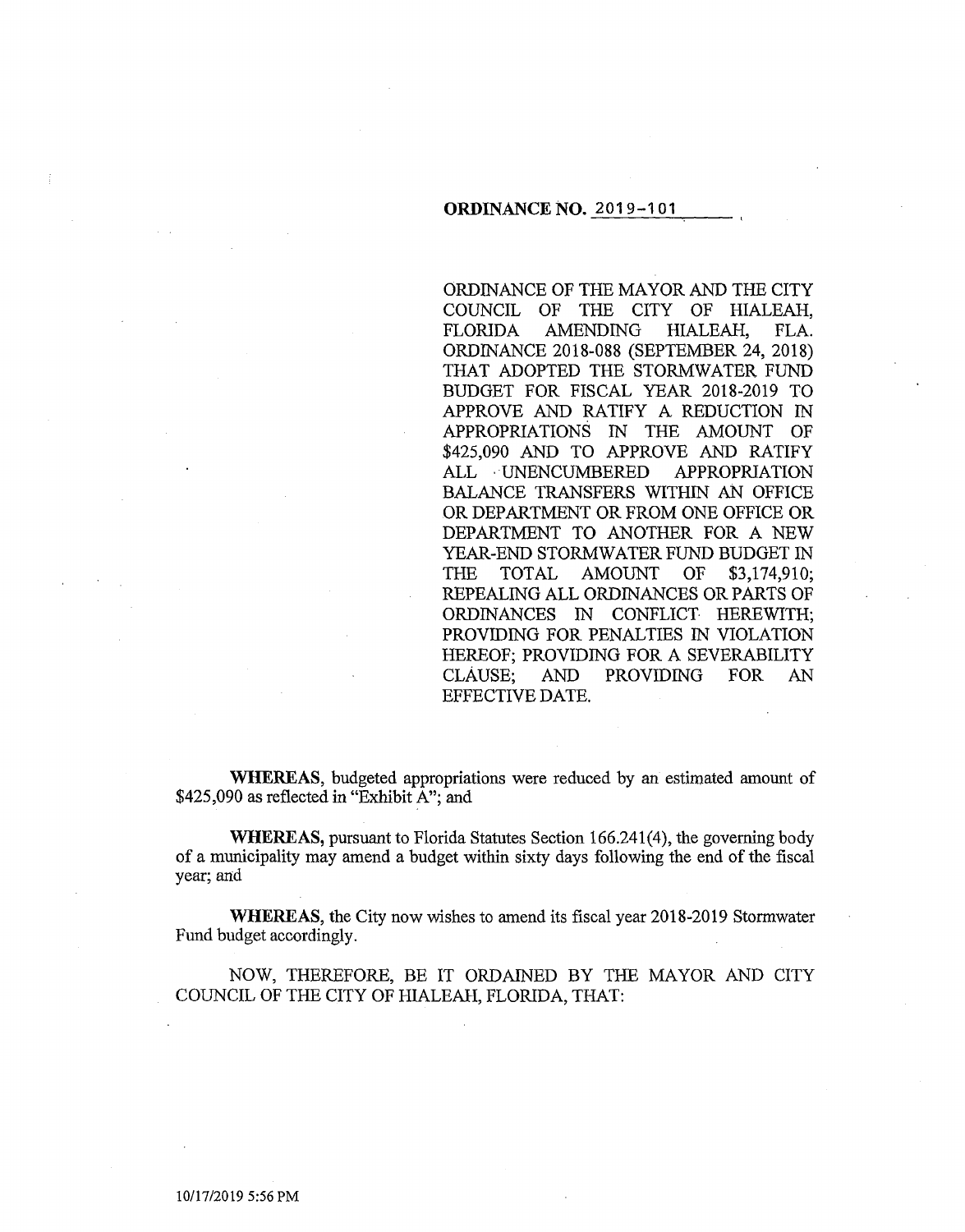## Ordinance No. 2019-101 Page 2

2018). Section 1: Amendment of Hialeah, Ordinance 2018-88 (September 24,

The Stormwater Fund Budget for the City of Hialeah, Florida, for the Fiscal Year 2018-19, approved and adopted by Hialeah, Fla. Ordinance No. 2018-088 (September 24, 2018) is hereby amended to reflect \$425,090 in reductions to appropriations for a new year-end total Stormwater Fund Budget in the amount of \$3,174,910. All appropriations within an office or department or from one office or department to another and all supplemental appropriations for Fiscal Year 2018-2019, not previously approved by Council, are hereby approved, confirmed and ratified.

#### Section 2: Repeal of Ordinances in Conflict.

All ordinances or parts of ordinances in conflict herewith are hereby repealed to the extent of such conflict.

#### Section 3: Penalties.

Any person, business, association, corporation, partnership or other legal entity who violates any of the provisions of this ordinance shall be assessed a civil penalty, up to a maximum of \$500.00, within the discretion of the court or administrative tribunal having jurisdiction. Each day that a violation continues shall constitute a separate violation.

#### Section 4: Severability Clause.

If any phrase, clause, sentence, paragraph or section of this ordinance shall be declared invalid or unconstitutional by the judgment or decree of a court of competent jurisdiction, such invalidity or unconstitutionality shall not affect any of the remaining phrases, clauses, sentences, paragraphs or sections of this ordinance.